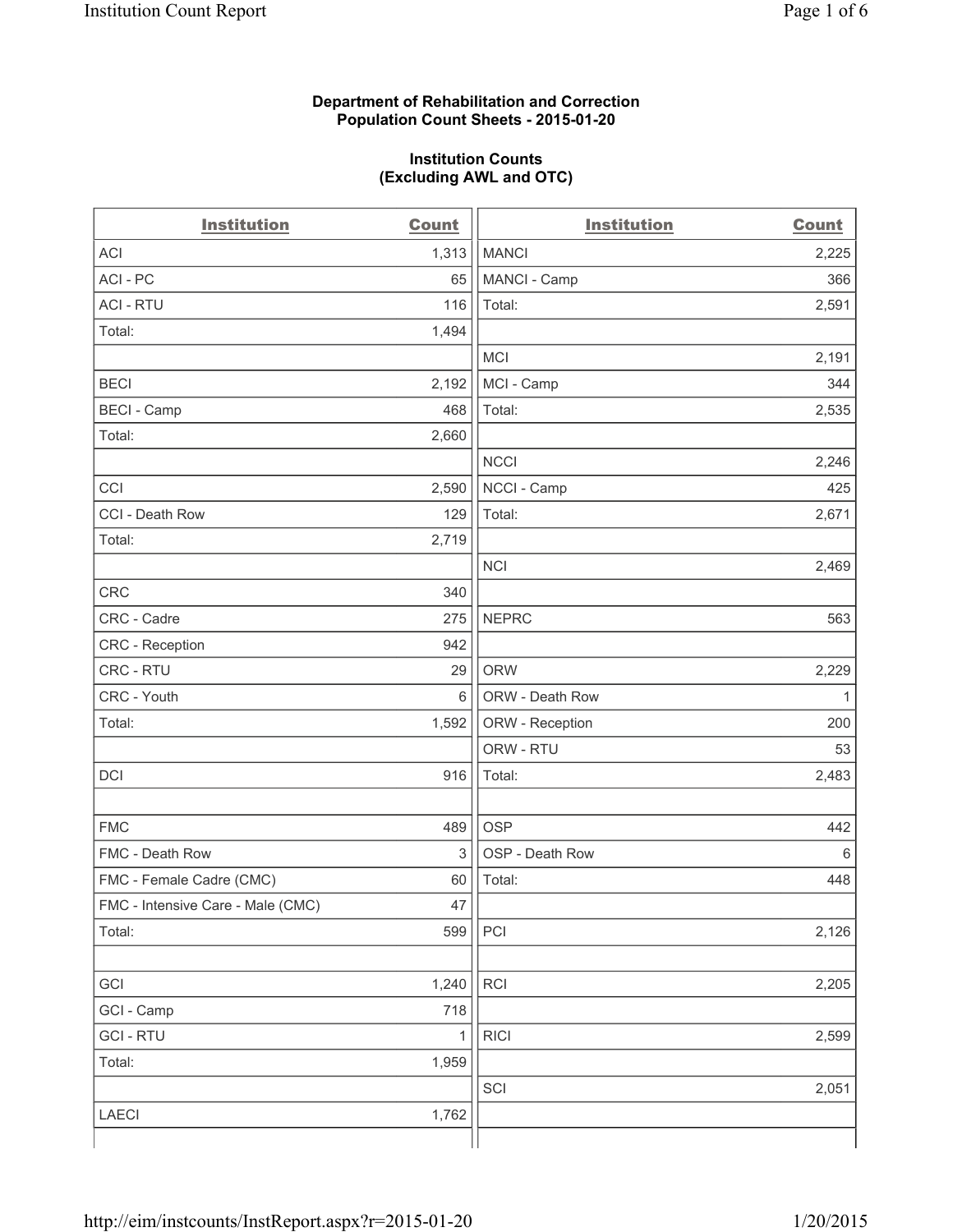|                          |       | <b>SOCF</b>      | 1,242                              |
|--------------------------|-------|------------------|------------------------------------|
| <b>LECI</b>              | 2,038 |                  |                                    |
| LECI - Camp              | 152   | <b>TCI</b>       | 1,097                              |
| Total:                   | 2,190 | TCI - Camp       | 423                                |
|                          |       | Total:           | 1,520                              |
| <b>LOCI</b>              | 2,273 |                  |                                    |
|                          |       | <b>TOCI</b>      | 989                                |
| <b>LORCI</b>             | 235   | <b>TOCI - PC</b> | 111                                |
| LORCI - Cadre            | 224   | Total:           | 1,100                              |
| <b>LORCI - Reception</b> | 1,083 |                  |                                    |
| Total:                   | 1,542 | <b>WCI</b>       | 1,292                              |
|                          |       | <b>WCI-RTU</b>   | 99                                 |
| <b>MACI</b>              | 1,145 | Total:           | 1,391                              |
| MACI - Minimum           | 1,404 |                  |                                    |
| Total:                   | 2,549 |                  | <b>Total Population:</b><br>50,249 |

\* The Total Population includes 36 Offenders with Reason Codes 30 & 31. \*\* The Total Population includes 32 Offenders with Reason Code 0A.

## **Male Population by Security Level (Include AWL and Exclude OTC)**

| <b>Security Level</b>  |                   | <b>Body</b> | <b>AWL</b> | $(-OTC)$ | <b>Total</b> |
|------------------------|-------------------|-------------|------------|----------|--------------|
| Total Level 5          |                   | 121         | 1          |          | 121          |
| <b>Total Level 4</b>   |                   | 1,827       | 18         | 17       | 1,828        |
| Total Level 3          |                   | 11,364      | 125        | 101      | 11,388       |
| Total Level 2          |                   | 17,187      | 227        | 168      | 17,246       |
| Total Level 1          |                   | 15,496      | 199        | 111      | 15,584       |
| <b>Total Death Row</b> |                   | 139         |            |          | 139          |
|                        | <b>Total Male</b> | 46,134      | 571        | 399      | 46,306       |

#### **Female Population by Institution (Include AWL and Exclude OTC)**

|                          |                     |             | --------<br>---- |          |              |
|--------------------------|---------------------|-------------|------------------|----------|--------------|
| <b>Institution</b>       |                     | <b>Body</b> | <b>AWL</b>       | $(-OTC)$ | <b>Total</b> |
| <b>DCI</b>               |                     | 916         | 12               | 8        | 920          |
| <b>FMC</b>               |                     | 21          | 3                |          | 23           |
| FMC - Female Cadre (CMC) |                     | 60          | 0                | 0        | 60           |
| <b>NEPRC</b>             |                     | 563         | 13               | 5        | 571          |
| <b>ORW</b>               |                     | 2,228       | 54               | 18       | 2,264        |
| <b>ORW - Death Row</b>   |                     |             | 0                | 0        |              |
| ORW - Reception          |                     | 200         | 0                | 0        | 200          |
| ORW - RTU                |                     | 53          | 0                | U        | 53           |
|                          | <b>Total Female</b> | 4,042       | 82               | 32       | 4,092        |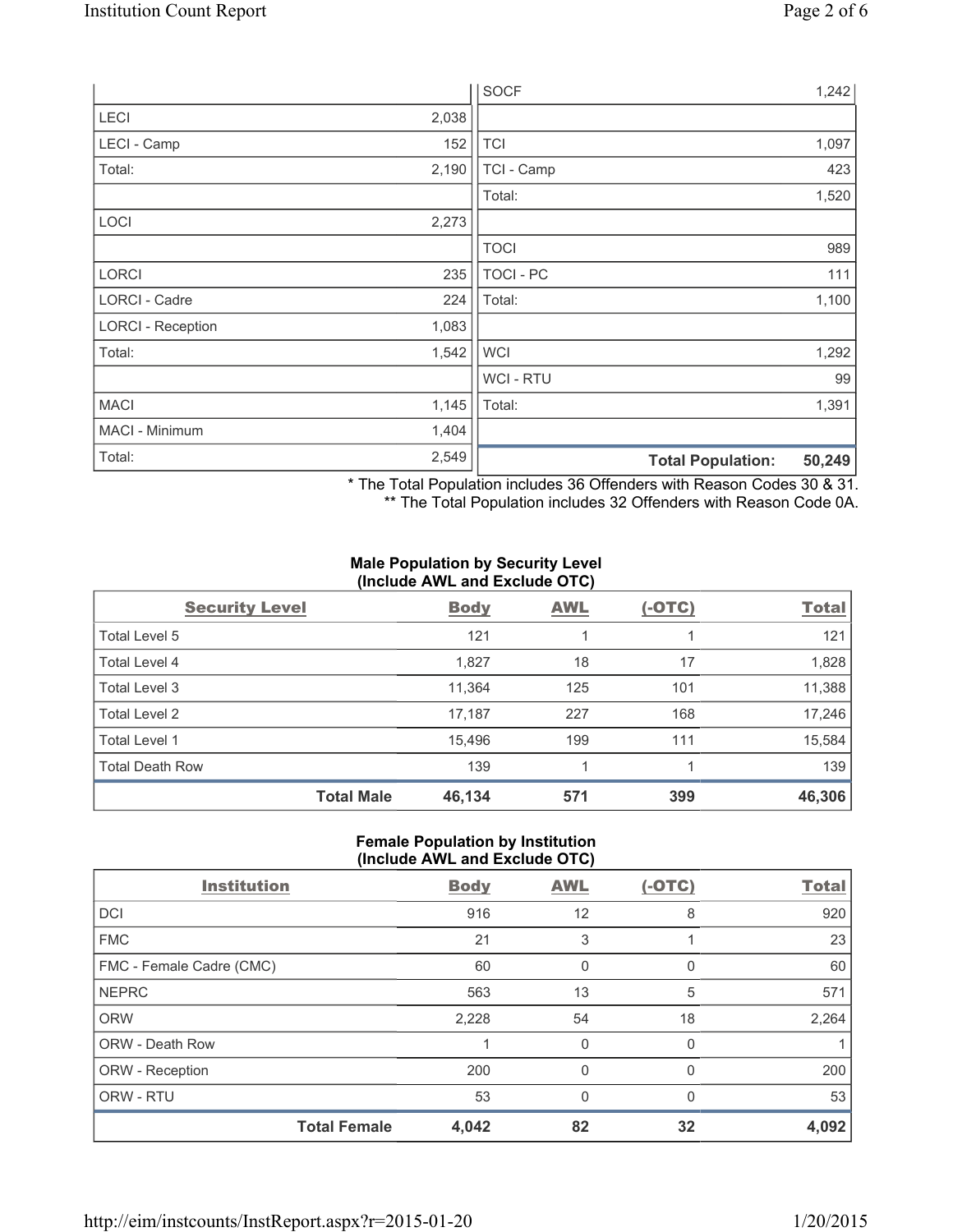| <b>Total Population:</b> | 50.176 | 653 | 43 <sup>1</sup> | 50.398 |
|--------------------------|--------|-----|-----------------|--------|

| Male Population by Institution: Security Level 5 |
|--------------------------------------------------|
| (Include AWL and Exclude OTC)                    |

|              | <b>Institution</b>   | <b>Body</b> | <b>AWL</b> | $(-OTC)$ | <u>Total</u> |
|--------------|----------------------|-------------|------------|----------|--------------|
| <b>LORCI</b> |                      |             |            |          |              |
| <b>OSP</b>   |                      | 120         |            |          | 120          |
|              | <b>Total Level 5</b> | 121         |            |          |              |

**Male Population by Institution: Security Level 4 (Include AWL and Exclude OTC)** 

| <b>Institution</b>       |                      | <b>Body</b>    | <b>AWL</b>          | $(-OTC)$       | <b>Total</b>   |
|--------------------------|----------------------|----------------|---------------------|----------------|----------------|
| <b>CRC</b>               |                      | 12             | 0                   | $\mathbf 0$    | 12             |
| CRC - Reception          |                      | $\overline{4}$ | $\mathsf{O}\xspace$ | $\mathbf 0$    | 4              |
| LECI                     |                      | 8              | $\mathsf{O}\xspace$ | $\mathbf 0$    | $\,8\,$        |
| LOCI                     |                      | 14             | $\mathsf{O}\xspace$ | $\mathbf 0$    | 14             |
| LORCI                    |                      | 8              | $\mathbf{1}$        | 1              | 8              |
| <b>LORCI - Reception</b> |                      | $\mathfrak{S}$ | 0                   | $\mathbf 0$    | $\sqrt{3}$     |
| <b>MANCI</b>             |                      | 17             | $\mathsf{O}\xspace$ | $\mathbf 0$    | 17             |
| MCI                      |                      | $\,6$          | $\mathsf{O}\xspace$ | $\mathbf 0$    | 6              |
| <b>NCCI</b>              |                      | $\sqrt{5}$     | 0                   | $\mathbf 0$    | $\sqrt{5}$     |
| <b>OSP</b>               |                      | 314            | 4                   | 3              | 315            |
| <b>RCI</b>               |                      | 8              | 0                   | $\mathbf 0$    | 8              |
| <b>RICI</b>              |                      | $\overline{2}$ | $\mathbf 0$         | $\mathbf 0$    | $\overline{2}$ |
| <b>SOCF</b>              |                      | 1,171          | 11                  | 11             | 1,171          |
| <b>TCI</b>               |                      | 6              | 0                   | $\mathbf 0$    | 6              |
| <b>TOCI</b>              |                      | 190            | $\mathsf{O}\xspace$ | $\mathbf 0$    | 190            |
| <b>TOCI - PC</b>         |                      | 43             | $\mathsf{O}\xspace$ | $\mathbf 0$    | 43             |
| <b>WCI</b>               |                      | 15             | $\overline{2}$      | $\overline{2}$ | 15             |
| <b>WCI - RTU</b>         |                      | 1              | $\mathbf 0$         | $\mathbf 0$    | 1              |
|                          | <b>Total Level 4</b> | 1,827          | 18                  | 17             | 1,828          |

# **Male Population by Institution: Security Level 3 (Include AWL and Exclude OTC)**

|             | <b>Institution</b> | <b>Body</b> | <b>AWL</b> | $(-OTC)$ | <b>Total</b> |
|-------------|--------------------|-------------|------------|----------|--------------|
| <b>ACI</b>  |                    | 14          |            |          | 16           |
| <b>BECI</b> |                    | b           |            |          |              |
| CCI         |                    |             |            |          |              |
|             |                    |             |            |          |              |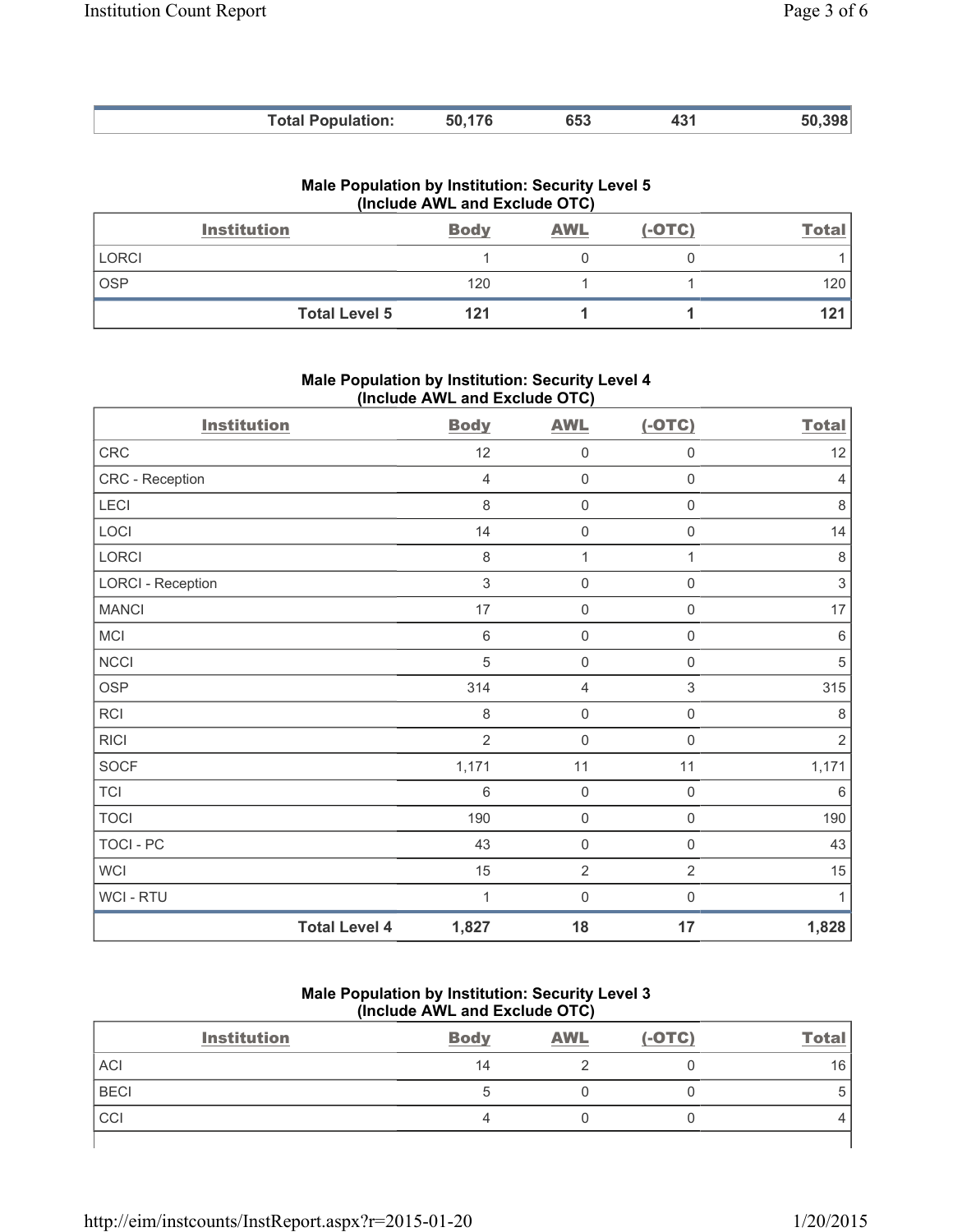| CRC                               |                      | 105              | $\,6\,$                   | 4                   | 107                       |
|-----------------------------------|----------------------|------------------|---------------------------|---------------------|---------------------------|
| CRC - Cadre                       |                      | 189              | $\mathsf{O}\xspace$       | 0                   | 189                       |
| CRC - Reception                   |                      | 556              | 11                        | 11                  | 556                       |
| CRC - RTU                         |                      | 14               | $\mathsf{O}\xspace$       | $\mathsf 0$         | 14                        |
| CRC - Youth                       |                      | $\sqrt{5}$       | $\mathsf{O}\xspace$       | $\mathsf{O}\xspace$ | $\sqrt{5}$                |
| <b>FMC</b>                        |                      | $\mathbf 1$      | $\mathsf{O}\xspace$       | $\mathbf 0$         | $\mathbf{1}$              |
| FMC - Intensive Care - Male (CMC) |                      | $\boldsymbol{9}$ | $\mathsf{O}\xspace$       | $\mathbf 0$         | $\boldsymbol{9}$          |
| GCI                               |                      | $\mathbf{1}$     | $\mathsf{O}\xspace$       | $\mathsf 0$         | 1                         |
| LAECI                             |                      | $\overline{7}$   | $\mathsf{O}\xspace$       | $\mathsf{O}\xspace$ | $\overline{7}$            |
| LECI                              |                      | 1,967            | 13                        | 13                  | 1,967                     |
| LOCI                              |                      | 5                | $\mathbf 0$               | $\mathsf{O}\xspace$ | 5                         |
| LORCI                             |                      | 65               | 27                        | 26                  | 66                        |
| LORCI - Cadre                     |                      | 204              | $\mathsf{O}\xspace$       | $\mathsf{O}\xspace$ | 204                       |
| <b>LORCI - Reception</b>          |                      | 660              | $\mathsf{O}\xspace$       | $\mathsf{O}\xspace$ | 660                       |
| <b>MACI</b>                       |                      | $\overline{2}$   | $\mathsf{O}\xspace$       | $\mathsf{O}\xspace$ | $\overline{2}$            |
| <b>MANCI</b>                      |                      | 2,185            | 15                        | 15                  | 2,185                     |
| <b>MCI</b>                        |                      | 3                | $\boldsymbol{0}$          | $\mathsf{O}\xspace$ | $\ensuremath{\mathsf{3}}$ |
| <b>NCCI</b>                       |                      | 12               | 0                         | $\mathsf{O}\xspace$ | 12                        |
| <b>NCI</b>                        |                      | 8                | $\mathsf{O}\xspace$       | $\mathbf 0$         | $\,8\,$                   |
| PCI                               |                      | 44               | $\ensuremath{\mathsf{3}}$ | $\mathsf{O}\xspace$ | 47                        |
| <b>RCI</b>                        |                      | 1,991            | 21                        | 15                  | 1,997                     |
| <b>RICI</b>                       |                      | $\,6$            | $\mathbf{1}$              | $\mathbf{1}$        | $\,6\,$                   |
| SCI                               |                      | $\overline{7}$   | $\mathsf{O}\xspace$       | $\mathsf{O}\xspace$ | $\overline{7}$            |
| SOCF                              |                      | 70               | $\mathbf 0$               | $\mathsf{O}\xspace$ | 70                        |
| <b>TCI</b>                        |                      | 1,035            | 14                        | 10                  | 1,039                     |
| TCI - Camp                        |                      | 1                | $\mathsf{O}\xspace$       | $\mathbf 0$         | 1                         |
| <b>TOCI</b>                       |                      | 798              | $\mathbf 2$               | $\mathbf{1}$        | 799                       |
| <b>TOCI - PC</b>                  |                      | 68               | $\mathbf 0$               | $\mathsf 0$         | 68                        |
| <b>WCI</b>                        |                      | 1,230            | 10                        | 5                   | 1,235                     |
| WCI - RTU                         |                      | 93               | $\mathbf 0$               | $\mathsf 0$         | 93                        |
|                                   | <b>Total Level 3</b> | 11,364           | 125                       | 101                 | 11,388                    |

## **Male Population by Institution: Security Level 2 (Include AWL and Exclude OTC)**

| <b>Institution</b> | <b>Body</b> | <b>AWL</b> | $(-OTC)$ | <b>Total</b> |
|--------------------|-------------|------------|----------|--------------|
| <b>ACI</b>         | 589         |            |          | 591          |
| ACI - PC           | 48          |            | 0        | 48           |
| <b>ACI - RTU</b>   | 74          |            | 0        | 74           |
| <b>BECI</b>        | 1,495       | 25         | 18       | 1,502        |
| CCI                | 1,715       | 6          | 3        | 1,718        |
|                    |             |            |          |              |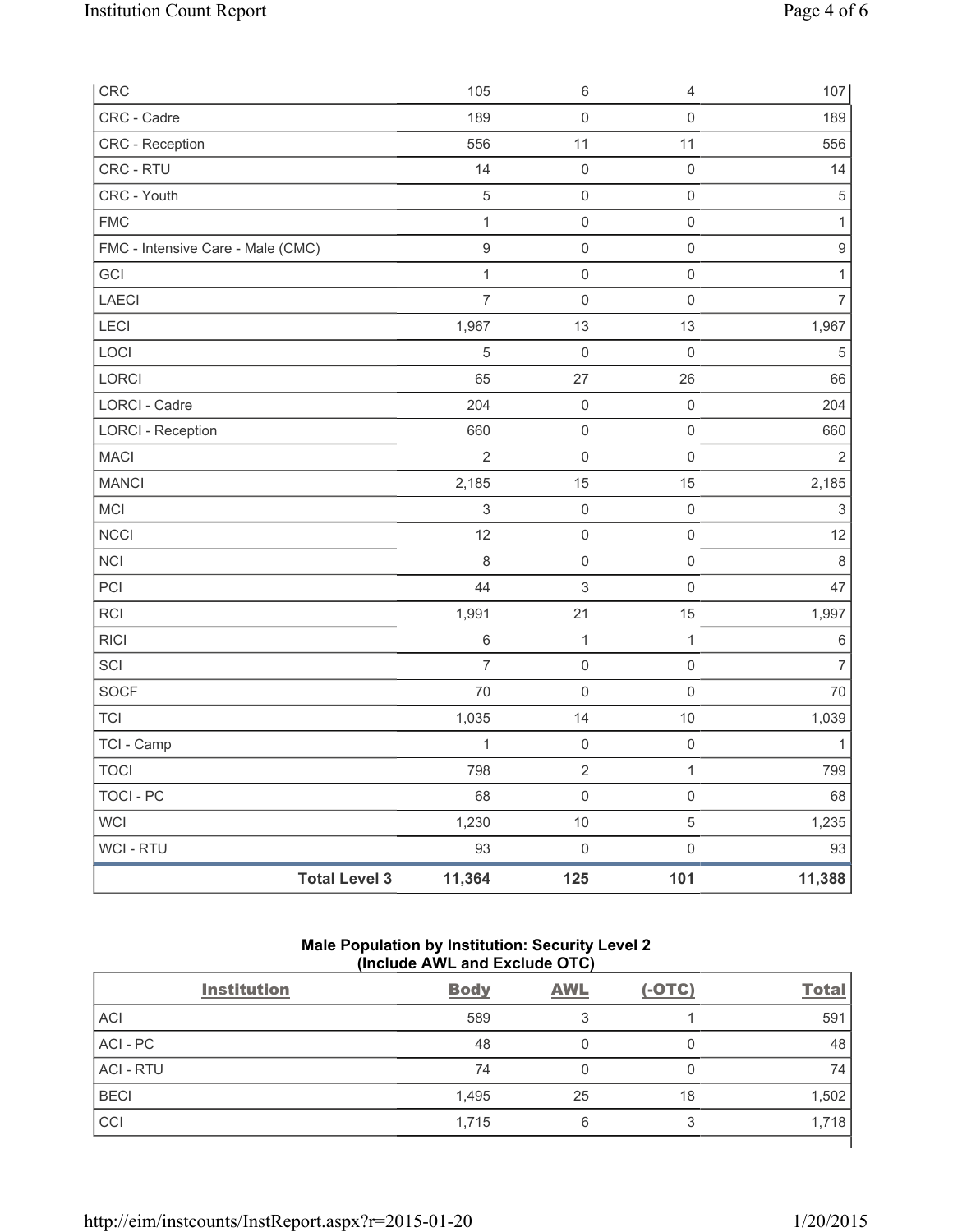| CRC                               |                      | 106            | $\,$ 5 $\,$               | $\sqrt{5}$                | 106            |
|-----------------------------------|----------------------|----------------|---------------------------|---------------------------|----------------|
| CRC - Cadre                       |                      | 79             | $\mathsf{O}\xspace$       | $\mathsf 0$               | 79             |
| CRC - Reception                   |                      | 173            | $\sqrt{2}$                | $\overline{2}$            | 173            |
| CRC - RTU                         |                      | 13             | $\mathsf{O}\xspace$       | $\mathsf 0$               | 13             |
| CRC - Youth                       |                      | $\mathbf 1$    | $\ensuremath{\mathsf{3}}$ | $\mathfrak{S}$            | $\mathbf{1}$   |
| <b>FMC</b>                        |                      | $\,6$          | $\mathsf{O}\xspace$       | $\mathsf 0$               | $\,6\,$        |
| FMC - Intensive Care - Male (CMC) |                      | 23             | $\mathsf{O}\xspace$       | $\mathsf{O}\xspace$       | 23             |
| GCI                               |                      | 775            | $\overline{4}$            | $\,$ 3 $\,$               | 776            |
| <b>GCI - RTU</b>                  |                      | $\mathbf{1}$   | $\mathbf 0$               | $\mathsf{O}\xspace$       | $\mathbf{1}$   |
| LAECI                             |                      | 1,063          | 18                        | 15                        | 1,066          |
| LECI                              |                      | 51             | $\mathsf{O}\xspace$       | $\mathsf{O}\xspace$       | 51             |
| LOCI                              |                      | 1,111          | 10                        | 5                         | 1,116          |
| LORCI                             |                      | 99             | 25                        | 20                        | 104            |
| <b>LORCI - Cadre</b>              |                      | 14             | $\mathsf{O}\xspace$       | $\mathsf 0$               | 14             |
| <b>LORCI - Reception</b>          |                      | 301            | $\ensuremath{\mathsf{3}}$ | $\ensuremath{\mathsf{3}}$ | 301            |
| <b>MACI</b>                       |                      | 1,143          | $\overline{7}$            | $\overline{7}$            | 1,143          |
| <b>MANCI</b>                      |                      | 10             | $\mathsf{O}\xspace$       | $\mathsf{O}\xspace$       | $10$           |
| MCI                               |                      | 1,668          | 26                        | 17                        | 1,677          |
| MCI - Camp                        |                      | $\mathbf{1}$   | $\mathbf 0$               | $\mathsf 0$               | $\mathbf{1}$   |
| NCCI                              |                      | 1,634          | 26                        | 21                        | 1,639          |
| NCCI - Camp                       |                      | 17             | $\mathsf{O}\xspace$       | $\mathsf{O}\xspace$       | 17             |
| <b>NCI</b>                        |                      | 1,681          | 27                        | 23                        | 1,685          |
| PCI                               |                      | 783            | 11                        | $\mathbf{1}$              | 793            |
| <b>RCI</b>                        |                      | 206            | $\mathbf 1$               | $\mathbf{1}$              | 206            |
| <b>RICI</b>                       |                      | 1,259          | 13                        | 10                        | 1,262          |
| SCI                               |                      | 987            | 12                        | 10                        | 989            |
| <b>TCI</b>                        |                      | 10             | $\mathsf{O}\xspace$       | $\mathsf{O}\xspace$       | 10             |
| WCI                               |                      | 47             | $\mathsf{O}\xspace$       | $\mathsf{O}\xspace$       | 47             |
| WCI - RTU                         |                      | $\overline{4}$ | $\mathsf{O}$              | $\mathsf{O}\xspace$       | $\overline{4}$ |
|                                   | <b>Total Level 2</b> | 17,187         | 227                       | 168                       | 17,246         |

# **Male Population by Institution: Security Level 1 (Include AWL and Exclude OTC)**

| <b>Institution</b> | <b>Body</b> | <b>AWL</b> | $(-OTC)$ | <b>Total</b> |  |  |  |
|--------------------|-------------|------------|----------|--------------|--|--|--|
| <b>ACI</b>         | 710         |            | 3        | 714          |  |  |  |
| ACI - PC           | 17          | 0          | 0        | 17           |  |  |  |
| <b>ACI - RTU</b>   | 42          | 0          | 0        | 42           |  |  |  |
| <b>BECI</b>        | 692         | 19         | 9        | 702          |  |  |  |
| <b>BECI</b> - Camp | 467         | 0          | 0        | 467          |  |  |  |
| CCI                | 871         | 5          | ີ        | 873          |  |  |  |
|                    |             |            |          |              |  |  |  |